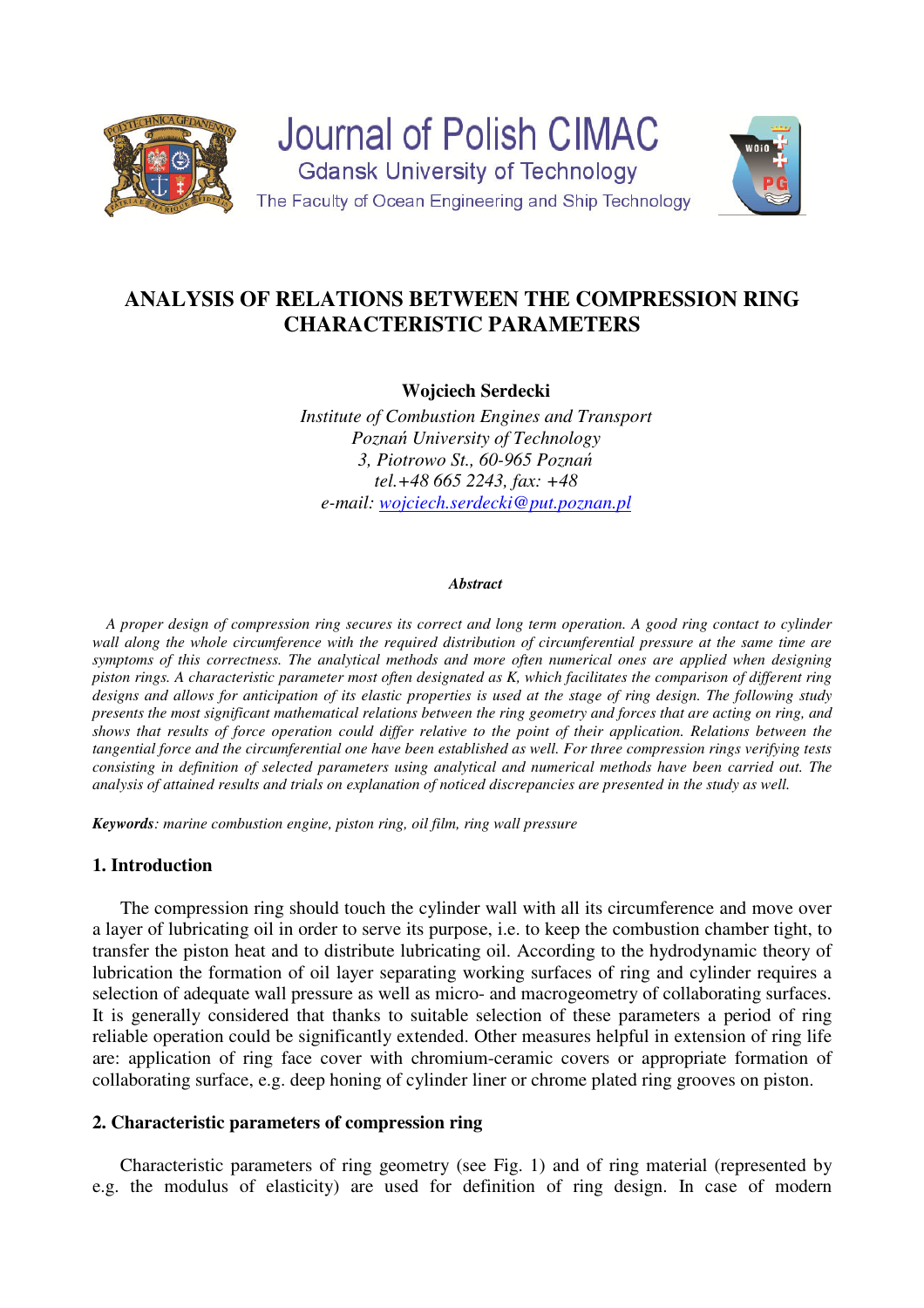compression rings the range of those values is very wide.

For example, the diameters of contemporary engine piston rings could range from dozen millimeters or so to more than meter while the axial width – from a fraction to a few dozens millimeters.



Fig. 1. Sketch of free and clamped compression ring (a) and a ring loaded with tangential  $F_t$ *and radial Q force (b)* 

The efforts on definition of an optimum design of compression ring, in particular on relations between ring geometry and its elastic properties have been carried out for years. The most considerable progress was done in the 40-ties of the last century, when so called ring free form was established using analytical formulas. A parameter that could facilitate a comparison of various rings was searched for as well. It was accepted that the quantity further called a ring characteristic parameter and given by the following formula

$$
K = 12 \frac{p_o}{E} \left(\frac{r_m}{g_p}\right)^3,\tag{1}
$$

satisfies these demands. In this formula  $r_m$  denotes a radius of neutral layer while  $p_0$  is a constant circumferential pressure (resulting from ring installation in liner).

The way the radius of neutral layer  $r_m$  was determined needs explanation. If the rectangular ring outer radius was denoted by  $r_z$  (see Fig.1a) and the inner radius by  $r_w$  then the radius of neutral layer is given by the formula:

$$
r_m = \frac{r_z - r_w}{\ln \frac{r_z}{r_w}} = \frac{g_p}{\ln \frac{r_z}{r_w}} = \frac{g_p}{\ln \frac{d}{d - 2g_p}}.
$$
 (2)

For majority of piston ring calculations the simplified form of the Eq. (2) reduced to

$$
r_m = 0.5 \cdot \left(d - g_p\right) \tag{3}
$$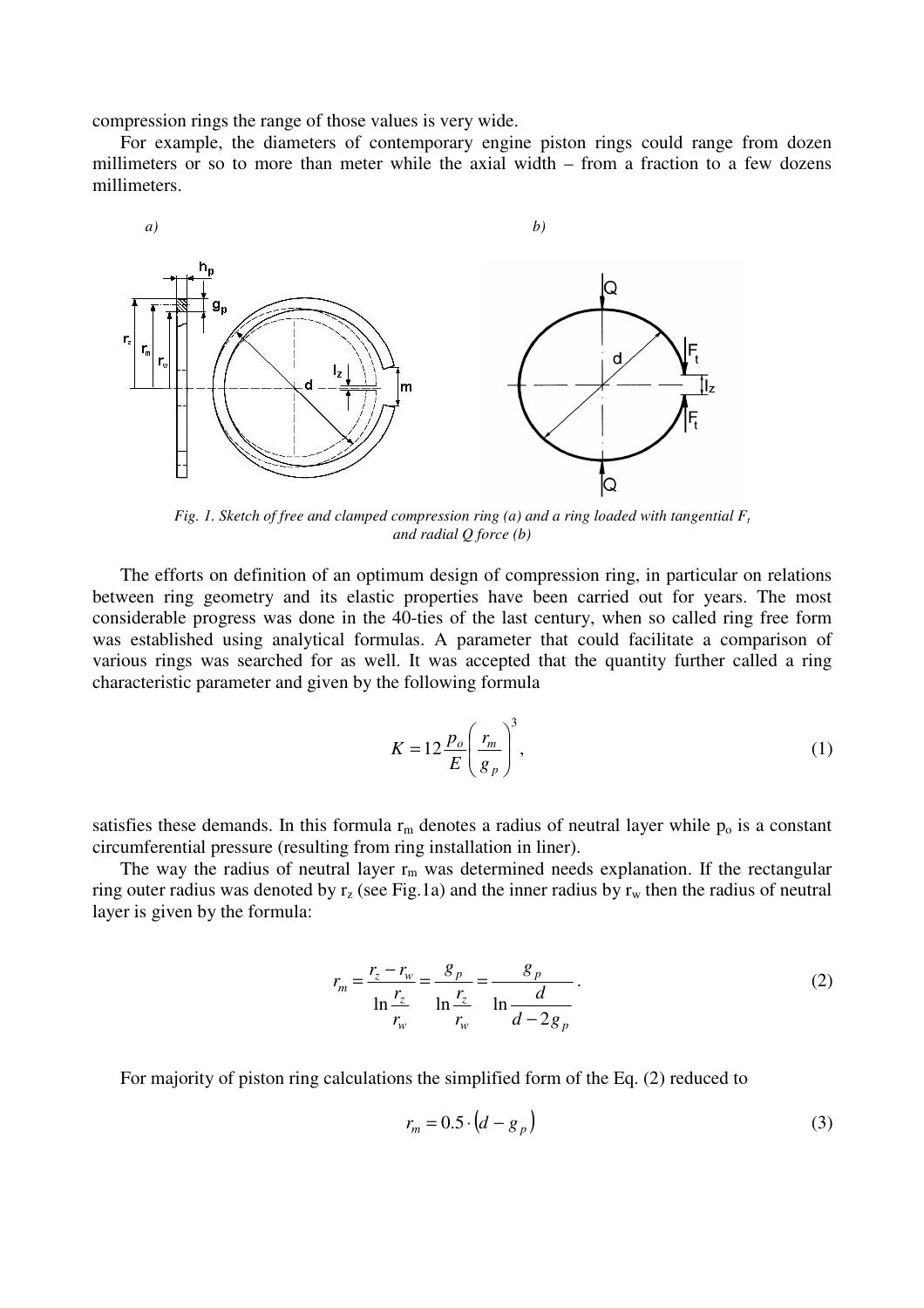is used which means that the neutral layer agrees with the cross-section center of gravity. Eq. (3) could be obtained as a result of the expansion of function  $\ln (r_z/r_w)$ " in an exponent series taking into consideration only the first term of this expansion.

Using a well-known relation between the tangential force  $F_t$  (this force acts at the ring gap tangentially to the neutral layer) and the circumferential wall pressure  $p_0([9])$ 

$$
p_o = \frac{F_t}{r_m \cdot h_p} \tag{4}
$$

one can obtain other forms of the Eq. (1) (more important ones are presented in Table 1).

*Tab. 1. Formulas for calculations of the ring characteristic parameter K* 

|                                                                                                                                                   |  |  | $K = 12 \frac{p_o}{E} \left( \frac{r_m}{g_n} \right)^3 \quad K = \frac{p_o \cdot h_p \cdot r_m^3}{E \cdot I} \quad K = \frac{F_t \cdot r_m^2}{E \cdot I} \quad K = \frac{3 \cdot (d - g_p)}{h_p \cdot g_p^3} \frac{F_t}{E} \quad K = \frac{m}{3 \cdot \pi \cdot r_m}$ |  |  |  |  |
|---------------------------------------------------------------------------------------------------------------------------------------------------|--|--|-----------------------------------------------------------------------------------------------------------------------------------------------------------------------------------------------------------------------------------------------------------------------|--|--|--|--|
| Terms as in Fig. 1, another ones: I – moment of inertia, given by the formula $I = h_n \cdot g_n^3/12$ for a ring of<br>rectangular cross-section |  |  |                                                                                                                                                                                                                                                                       |  |  |  |  |

As verifying calculations show for a compression ring the parameter K takes the value within the range from 0.01 to 0.05, independently on dimensions and material properties.

When trying to define the properties of ring which data are unknown, the formula written in column 5 of the Table 1 linking the K parameter with the clearance of ring gap might be useful (see dimension m in Fig. 1a). To define this one should assume that the ring is a curved rod of satisfactorily big radius  $r_m$  relatively to the radial wall thickness  $g_p$ . The change in ring gap, i.e. the displacement of ring free ends, could be defined as the derivative of rod potential energy V relative to the force P (according to the Castigliano's theorem):

$$
f_y = \frac{\partial V}{\partial P} \,. \tag{5}
$$



*Fig. 2. A schematic draw used for determination of a displacement of ring ends loaded by the force P*

An increase in potential energy  $dV$  caused by bending moment  $M(\varphi)$  along the increase of angle dφ equals (as very small, other forces and moments acting upon the ring are omitted):

$$
dV = \frac{M^2(\varphi) \cdot r_m}{2 \cdot E \cdot I}.
$$
 (6)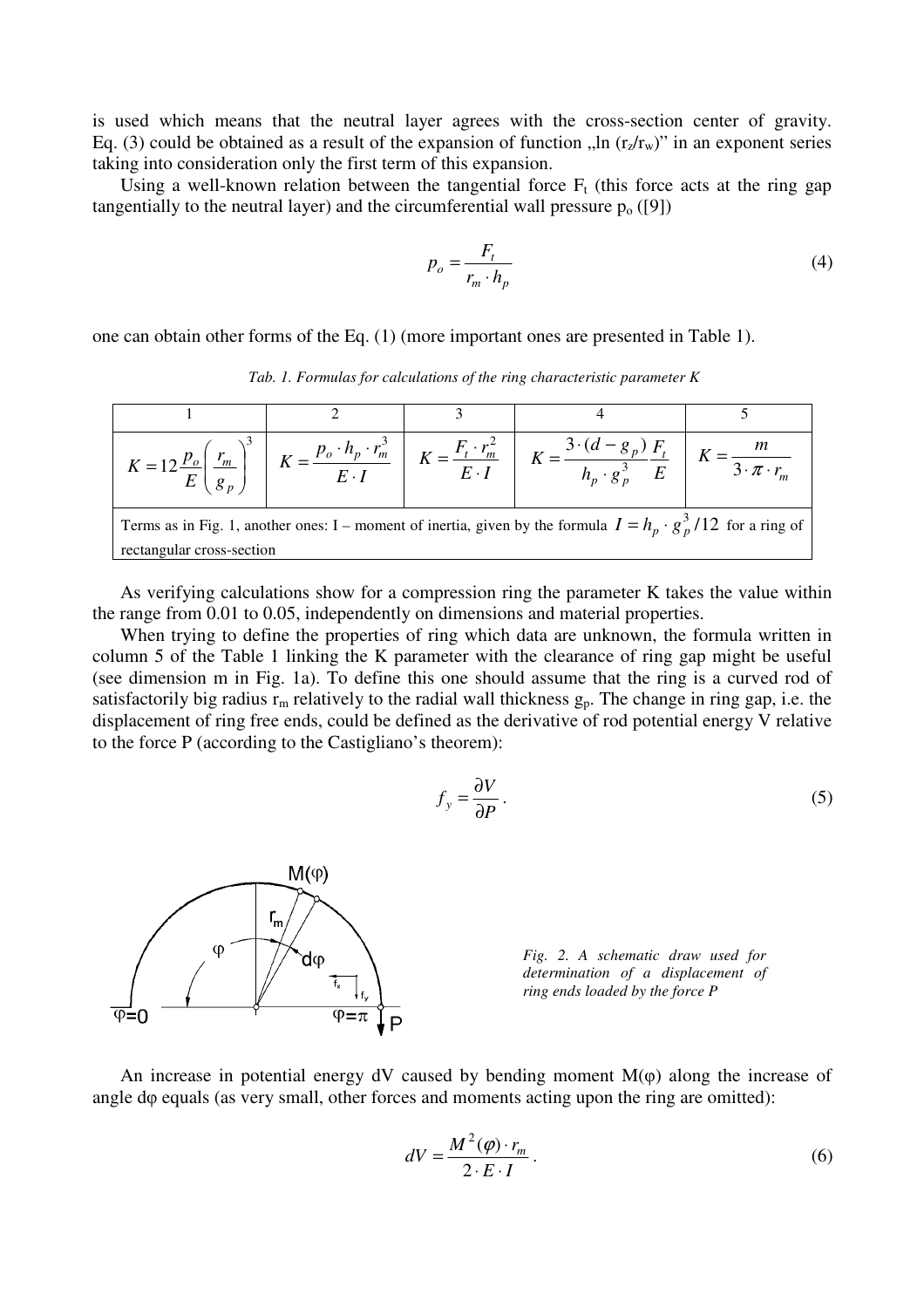A potential energy contained in ring within the section defined by the angle  $(0 - \varphi_1)$  equals:

$$
V = \frac{P^2 \cdot r_m^2}{2 \cdot E \cdot I} \int_0^{\rho_1} (1 + \cos \varphi)^2 d\varphi, \tag{7}
$$

and the total displacement of a point subjected to the force operation searched for is:

$$
f_{y} = \frac{P \cdot r_{m}^{3}}{E \cdot I} \int_{0}^{\pi} (1 + \cos \varphi)^{2} d\varphi.
$$
 (8)

Remembering that the total size of clearance at ring gap is  $2f_y$ , a formula linking the K parameter of ring with the total clearance m has been obtained:

$$
K = \frac{m}{3 \cdot \pi \cdot r_m} = \frac{2 \cdot m}{3 \cdot \pi \cdot (d - g_p)}.
$$
\n(9)

For a known geometry of ring (and using the formulas presented in Table 1) one can estimate a hypothetic value of ring pressure  $p_0$  or tangential force  $F_t$  on purely computational way (however the knowledge on properties of ring material given by the Young modulus E is indispensable).

#### **2. Relations linking the tangential and radial force**

To determine the ring elastic properties the measuring devices of different construction are being used (e.g. those presented in [8]) which allow to measure a value of tangential  $F_t$  or radial Q force. Knowing one of the forces the another one can be determined according to the formula  $Q = \kappa \cdot F_t$  (literature gives various values of  $\kappa$  within the range from 2 to 3). In order to assume the factor suitable for certain measurements one should take into consideration the force location and the results of force operation as well. During measurements the force  $F_t$  can load the ring evenly (by the clamping band – see Fig. 3a) or on the ring end at the point situated on its neutral layer (Fig. 3b). The value of force should be selected so as to bring about the ring ends as near as gap clearance lz. On some measuring devices the direction of tangential force is moved from the neutral layer to the ring outer surface (as in Fig.  $3a$  – the force is marked as  $F_{t,d}$ ) which affects the measured value. The following relation takes place between the forces mentioned:

 $d_{t,d}$  2*a*  $-\frac{1}{8}$   $p$ 

−

 $F_{t,d}$  2*d* – *g* 

2

,



*Fig.* 3. Selected cases of ring load; the  $F_{t,d}$  force tightens the ring by the clamping band to the gap of  $l = l_z(a)$ , the  $F_t$ *force works tangentially to the neutral layer and clamps the ring to the gap of*  $l = l_z(b)$ *, the radial force*  $Q_l$  *works on the ring diameter and clamps the ring to the gap of*  $l = l_z$  *(c), ), the radial force*  $Q_2$  *works on the ring diameter and clamps the ring to the gap of*  $l_d = d$  *(d)*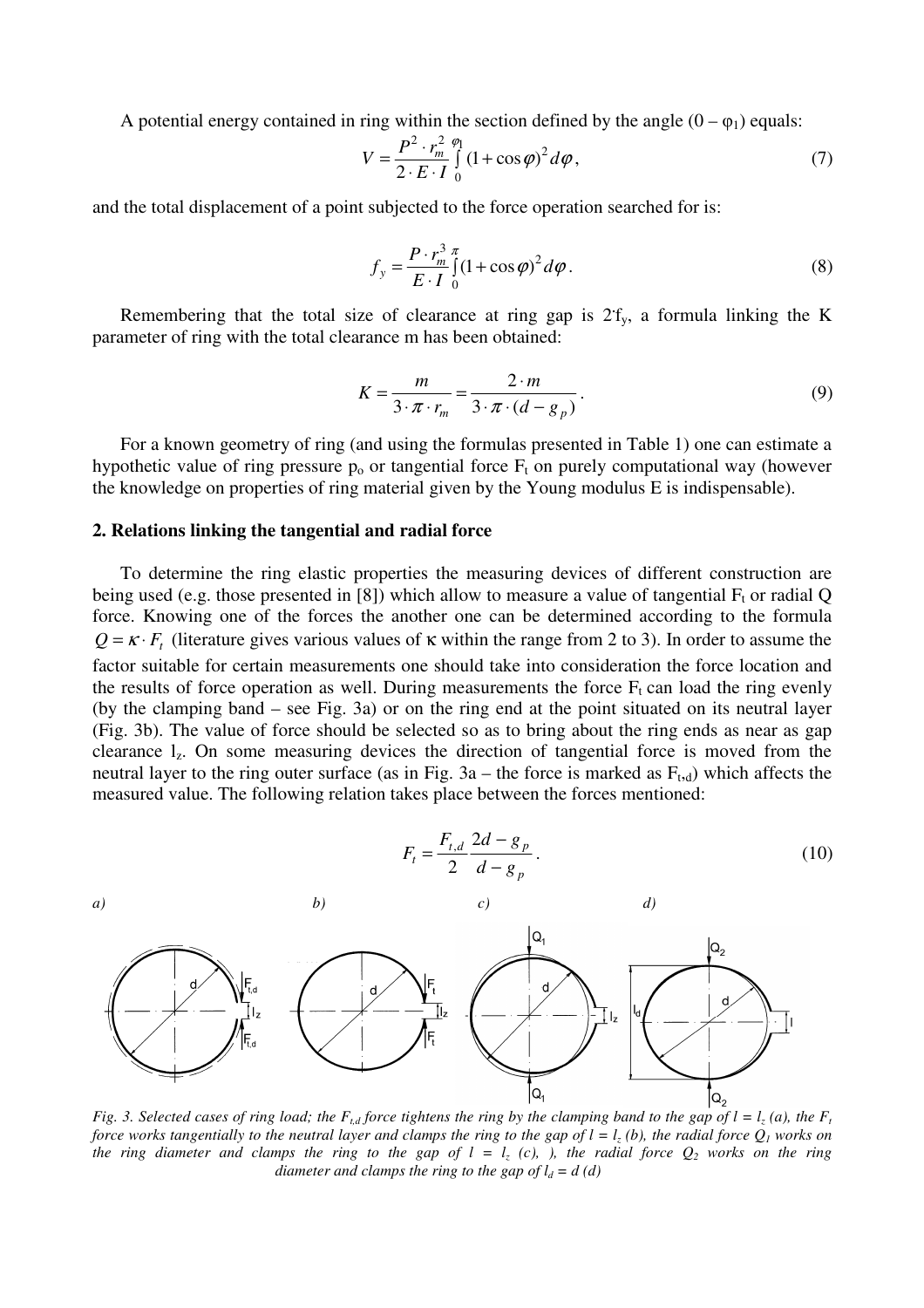On the other hand the radial force should be selected so as to make ring ends come closer to the distance of  $l_z$  (the  $Q_1$  force in Fig. 3c) or cause a partial ring closure to the value of  $l_d = d$  (the  $Q_2$  force in Fig. 3d). Moreover, it should be mentioned that ring deformation occurs in all cases presented (except the use of clamping band), which additionally affects the variability of the κ factor.

In order to avoid an erroneous selection of the  $\kappa$  parameter the author took a trial to verify its value and variability dependently on analyzed case. A verification of the factor  $\kappa_1$  value linking the  $F_t$  and  $Q_1$  forces (for a case presented in Fig. 3c) was carried out at the beginning.





According to the sketch in Fig. 4 the load of force  $Q_1$  brings about a displacement of point A' to A ( $f_A$  is the vertical component of this section) and of point B' to B (its vertical component is  $f_B$ ) at the same time. The length of section s does not change (for simplicity of sketch the  $l_z$  slit was not marked because is far shorter than the  $f_B$  section) because the right hand side of ring is not subjected to load. Remembering that the same displacement  $f_B$  should be brought about by the tangential force  $F_t$  acting at the ring gap, a relation linking both forces has been established (relation between the force  $F_t$  and displacement  $f_B$  was given in [3], for example).

$$
\frac{\pi \cdot Q_1 \cdot r_m^3}{4 \cdot E \cdot I} + r_m \left[ 1 - \cos \left( \frac{Q_1 \cdot r_m^2}{E \cdot I} \right) + \sin \left( \frac{Q_1 \cdot r_m^2}{E \cdot I} \right) \right] = \frac{3 \cdot \pi \cdot F_t \cdot r_m^3}{2 \cdot E \cdot I}.
$$
\n(11)

As a solution of (11) the following relation has been obtained:

$$
\kappa_1 = \frac{Q_1}{F_t} \approx \frac{6\pi}{4 + \pi} = 2.639\,. \tag{12}
$$

Almost identical value, i.e. 2,632 has been given in [4].

The Goetze Company gives other values applied when defining relation between  $F_t$  and  $Q_2$  [5]. The value of radial force  $Q_2$  should be big enough to make the ring ends come to the distance of  $l_d = d$  (measured on the diameter of ring in cylinder which corresponds to the case presented in Fig. 3d). The relation describing this situation, determined experimentally, has the following form

$$
\kappa_2 = \frac{Q_2}{F_t} = 2.2667 \left[ 1 - 0.33 \cdot K - 7.8 \frac{u}{d} - 24 \left( \frac{g_p}{d} \right)^2 \right],\tag{13}
$$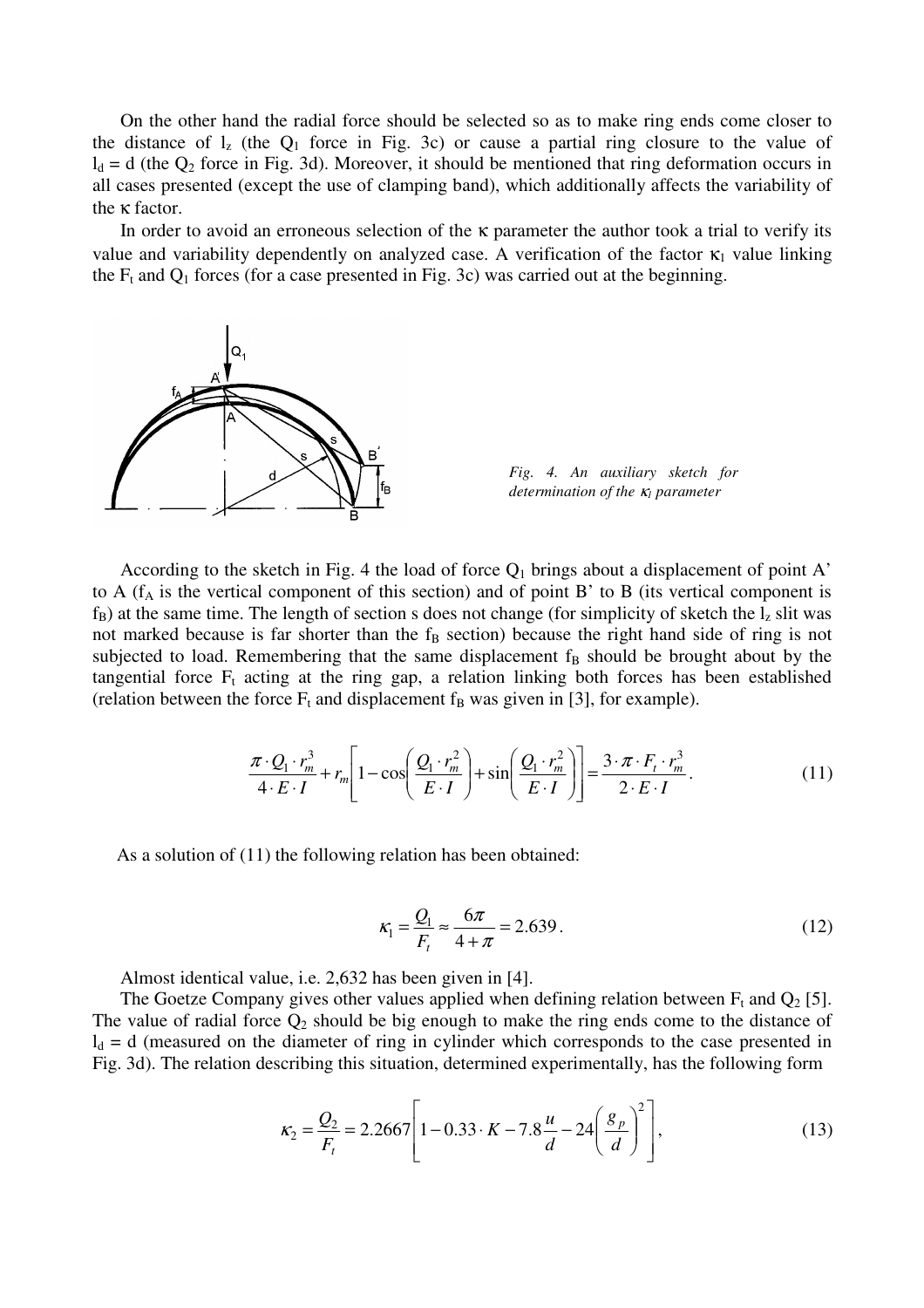while the value of  $\kappa_2$  factor should lie within the range from 2.05 to 2.30.

The form of Eq. (13) shows that the initial value of relation  $Q_2/F_t$  equal to 2.2667 is consecutively reduced by the individual elements of the formula more the higher is the value of factor K, oval deformation u and radial wall thickness  $g_p$ . Test computations carried out for a group of rings proved that the relative decrease in this value could reach 0.2 which explains reasons why the range of variability for this factor was assumed as it was presented earlier.

The author decided to perform the check tests of this factor (using analytical formulas and mathematical model of ring).

Expanding ring causes the displacement of point P (visible at an angle of  $\varphi$  from the start of coordinate system – see Fig. 5) to the point P which corresponds to the  $\Delta x$  and  $\Delta y$  displacements relative to the axes.



*Fig. 5. Supplement sketch for definition of ring free form* 

Formulas presented in [1] in the form shown below are recognized as one of the best descriptions of the free ring neutral layer, expressing the location of its points relative to axes X and Y:

$$
\frac{x}{r_m} = \cos\varphi + K(\varphi \cdot \sin\varphi + \frac{\sin^2\varphi}{2} + \cos\varphi - 1),
$$
\n(14a)

$$
\frac{y}{r_m} = \sin \varphi + K \cdot \left(\frac{\varphi}{2} + \sin \varphi - \varphi \cdot \cos \varphi - \frac{\sin \varphi \cdot \cos \varphi}{2}\right),\tag{14b}
$$

where K is the characteristic parameter of ring discussed earlier while  $x/r_m$  and  $y/r_m$  are the relative coordinates of free ring. It results from the Eq. (14) that for the assumptions made initially the form of free ring depends only on the K parameter which means that the rings of the same value of K parameter have the same relative course of the neutral layer. It should be noted here that the set of equations presented below (notation as in Fig. 5) is regarded as the most accurate description of ring free form obtained analytically.

$$
\frac{dx}{d\varphi} = \sin(\varphi - K \cdot \varphi - K \cdot \sin \varphi),\n\frac{dy}{d\varphi} = \cos(\varphi - K \cdot \varphi - K \cdot \sin \varphi).
$$
\n(15)

Information on the way the Eq. (15) was obtained, methods of its solution and perspectives of implementation when constructing mathematical models of piston ring one may find in [1, 2].

Comparing the ring displacement caused by the force  $Q_2$  with the displacement determined according to the Eq. (14b) one obtains for the angle of  $\varphi = \pi/2$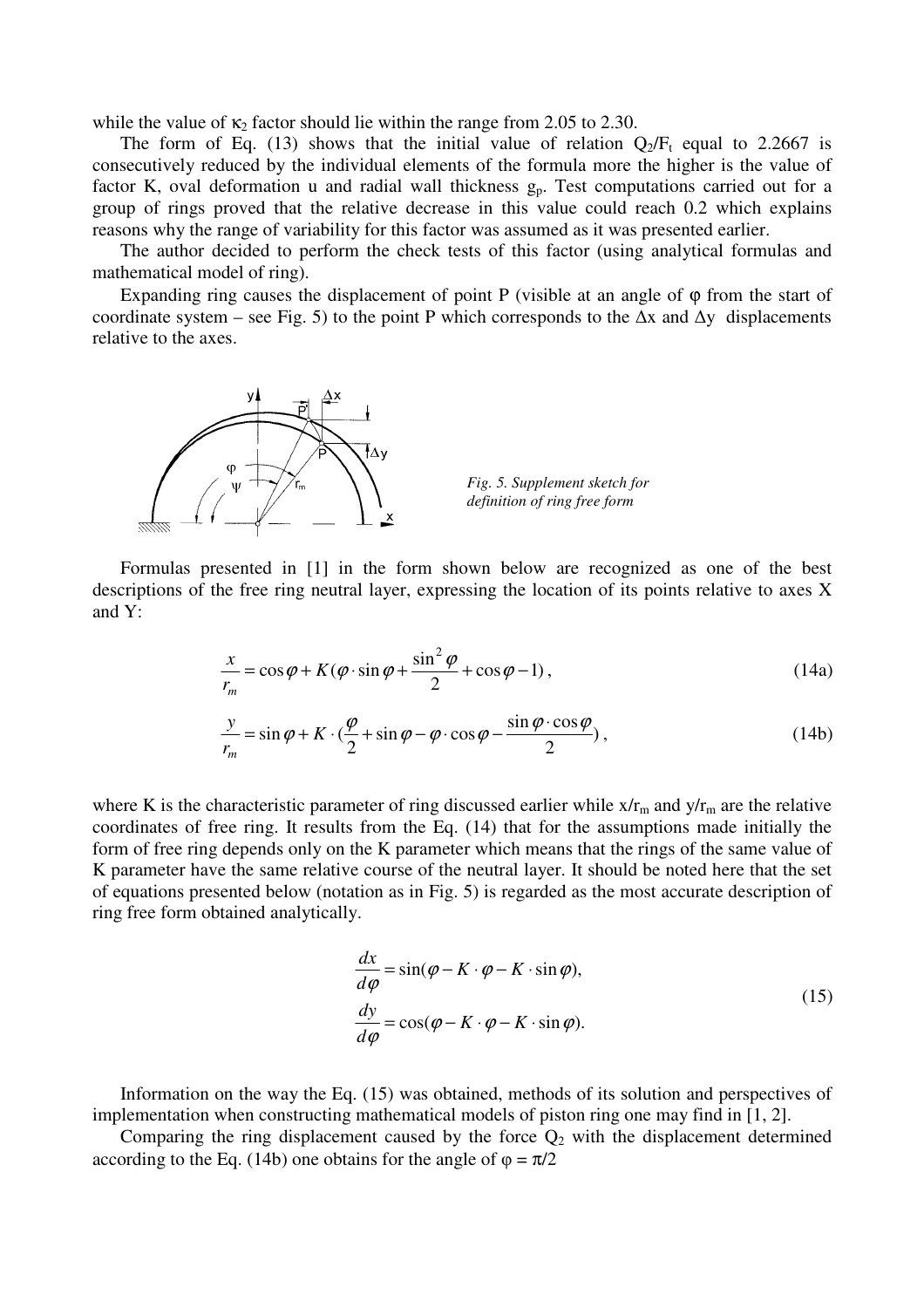$$
r_m \cdot K \cdot \left(1 + \frac{\pi}{4}\right) = \frac{\pi \cdot r_m^3 \cdot Q_2}{4 \cdot E \cdot I},
$$
\n(16)

which leads to

$$
\kappa_2 = \frac{Q_2}{F_t} \approx \frac{\pi + 4}{\pi} = 2.273\tag{17}
$$

after suitable transformations. It is value close to the one given by the formula (13).

# **3. Application of numerical method to verification of the** κ **parameter and description of compression ring shape**

A practical implementation of the analytical relations presented in chapter 2 requires a fulfillment of many conditions. For instance, it is being assumed that the ring is installed in an ideally round cylinder and touches to the liner with its entire circumference, and the ring wall pressure is always even. Analytical relations allow to take into consideration changeability of many quantities related to ring geometry and to the material used as well. The numerical methods are free of such limitations. In literature, also in domestic one there are descriptions of numerous methods that facilitate to design the ring of any form and pressure distribution with any accuracy. A method of ring elastic pressure distribution was presented by A. Iskra [1]. The mathematical model developed by the author on the basis of the above method can be found in [6].

A fragment of the model verification process was shown in [9]. This consists in a comparison of computational results accomplished by analytical and numerical methods (implemented to a mathematical model of ring). The comparative analyses embraced among other the magnitude of ring ends displacement resulted from loading forces. The tests concerned rings of three dimensional categories, namely of the automotive engine (the 170A.000 type), of a bulldozer (the DTI-817C type), and the marine one (the L48/60CR type). The ring characteristic parameters were measured by the author or were obtained from related catalogues (see Table 2).

Using a mathematical model of piston ring, the forces extorting the displacement of ring sections (according to the description in Fig. 3) as well as the  $\kappa_1$  and  $\kappa_2$  parameters were calculated and the obtained results were compared with the results of analytical calculations (it was assumed that the latter were accurate).

|                                  |                         | Ring 1           | Ring 2       | Ring 3          |  |
|----------------------------------|-------------------------|------------------|--------------|-----------------|--|
| Quantity                         |                         | (automotive)     | (engine of   | (marine engine) |  |
|                                  |                         | engine)          | bulldozer)   |                 |  |
| cylinder diameter d              | [m]                     | 0.08             | 0.136        | 0.480           |  |
| ring neutral radius $r_m$<br>[m] |                         | 0.0382<br>0.0655 |              | 0.232           |  |
| axial height $h_p$               | $\lceil m \rceil$       | 0.0014           | 0.003        | 0.015           |  |
| radial thickness g <sub>p</sub>  | $\lceil m \rceil$       | 0.0034           | 0.005        | 0.016           |  |
| gap clearance m                  | $\lceil$ mm $\rceil$    | 9.83             | 14.4         | 49.0            |  |
| Young modulus E                  | [Pa]                    | $115:10^{9}$     | $112:10^{9}$ | $105.10^{9}$    |  |
| mean pressure $p_0$              | [MPa]                   | 0.180            | 0.095        | 0.063           |  |
| tangential force $F_t$           | [N]                     | 9.60             | 18.6         | 219             |  |
| stiffness EI                     | $[Nm^2]$                | 0.527            | 3.5          | 537.6           |  |
| parameter K                      | $\mathop{[-]}\nolimits$ | 0.0266           | 0.0229       | 0.0220          |  |

*Tab. 2. Technical data of exemplary IC engine compression rings*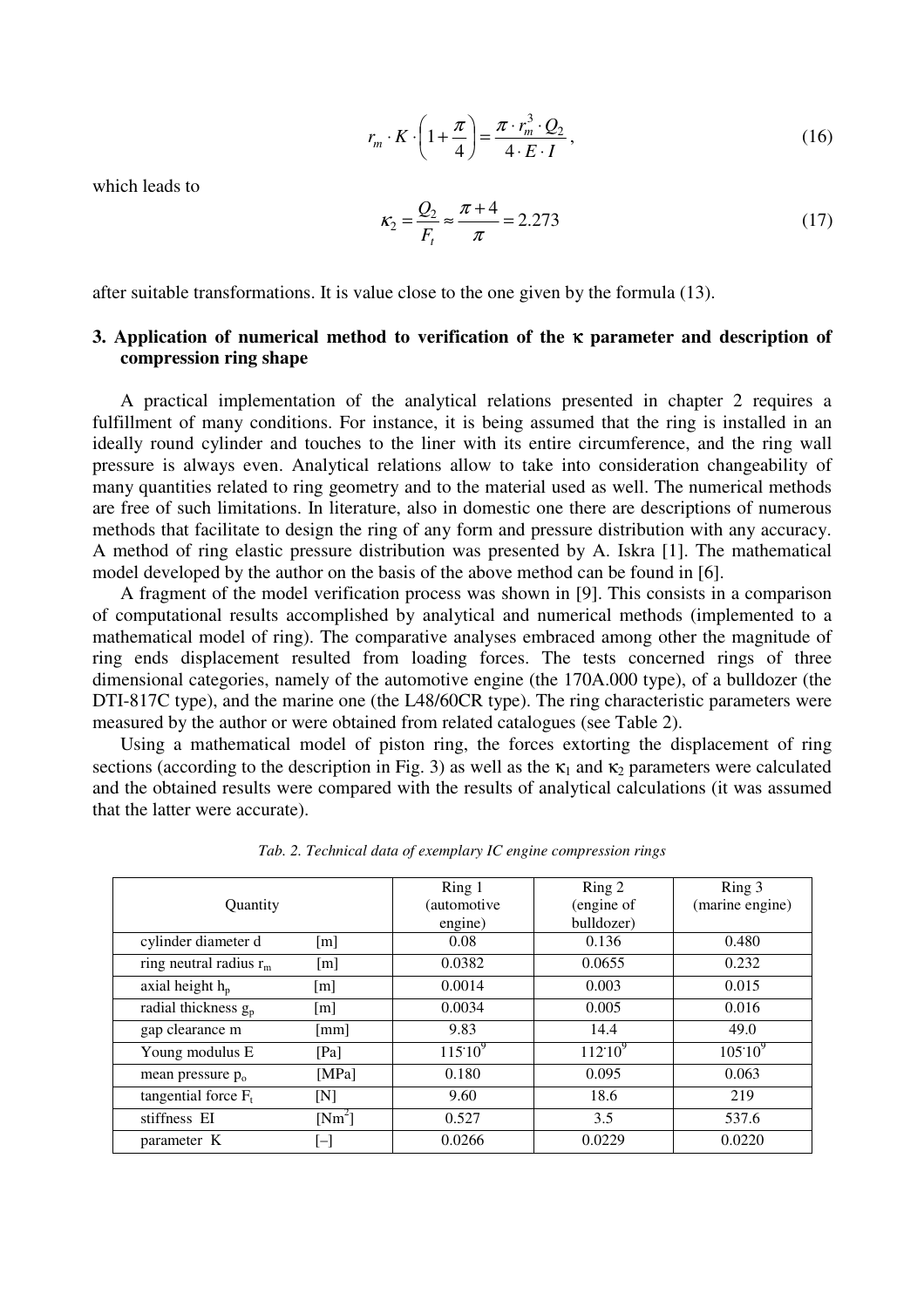| Ring 1            |  |              | Ring 2       |                    |              | Ring 3  |                         |              |              |        |
|-------------------|--|--------------|--------------|--------------------|--------------|---------|-------------------------|--------------|--------------|--------|
| Parameter Formula |  | Results<br>A | Results<br>N | $\lceil \% \rceil$ | Results<br>A | Results | δ<br>$\lceil \% \rceil$ | Results<br>A | Results<br>N | $[\%]$ |
| $\mathrm{Q}_1$    |  |              | 25.7         |                    |              | 49.7    |                         |              | 583          |        |
| $Q_2$             |  |              | 22.1         |                    |              | 42.5    |                         |              | 503          |        |
| $\chi_1$          |  | 2.639        | 2.677        | 1.439              | 2.639        | 2.672   | 1.251                   | 2.639        | 2.657        | 0.682  |
| $\chi_2$          |  | 2.273        | 2.302        | 1.276              | 2.273        | 2.284   | 0.484                   | 2.273        | 2.296        | 1.011  |

*Tab. 3. Summary of calculation results obtained analytically and numerically for selected quantities* 

As it outcomes from the results summarized in Table 3, there is a high agreement between parameters obtained with analytical (A) and numerical (N) methods, because the relative differences do not exceed 2%. The condition valid for analytical calculations (about keeping the round form by ring) was not fulfilled in numerical calculations which seems to be a probable reason for these differences.

### **4. Evaluation of ring deformation under the load of external forces**

The shape of ring loaded with the forces  $F_t$ , and  $Q_1$  and  $Q_2$  differs considerably from the circle. Fig. 6 shows the courses of circumferential relative change in ring radius – calculated analytically – for selected load cases (cases summarized in Fig. 3). The ring deformations compared with the case of even load could reach several percent depending on load case and the highest ones are those for the load of  $Q_2$  force (line 4). It should be emphasized that despite similar shape the courses obtained for various rings differ one from another (Fig. 7). It means that individual characteristic course should be determined for each ring.